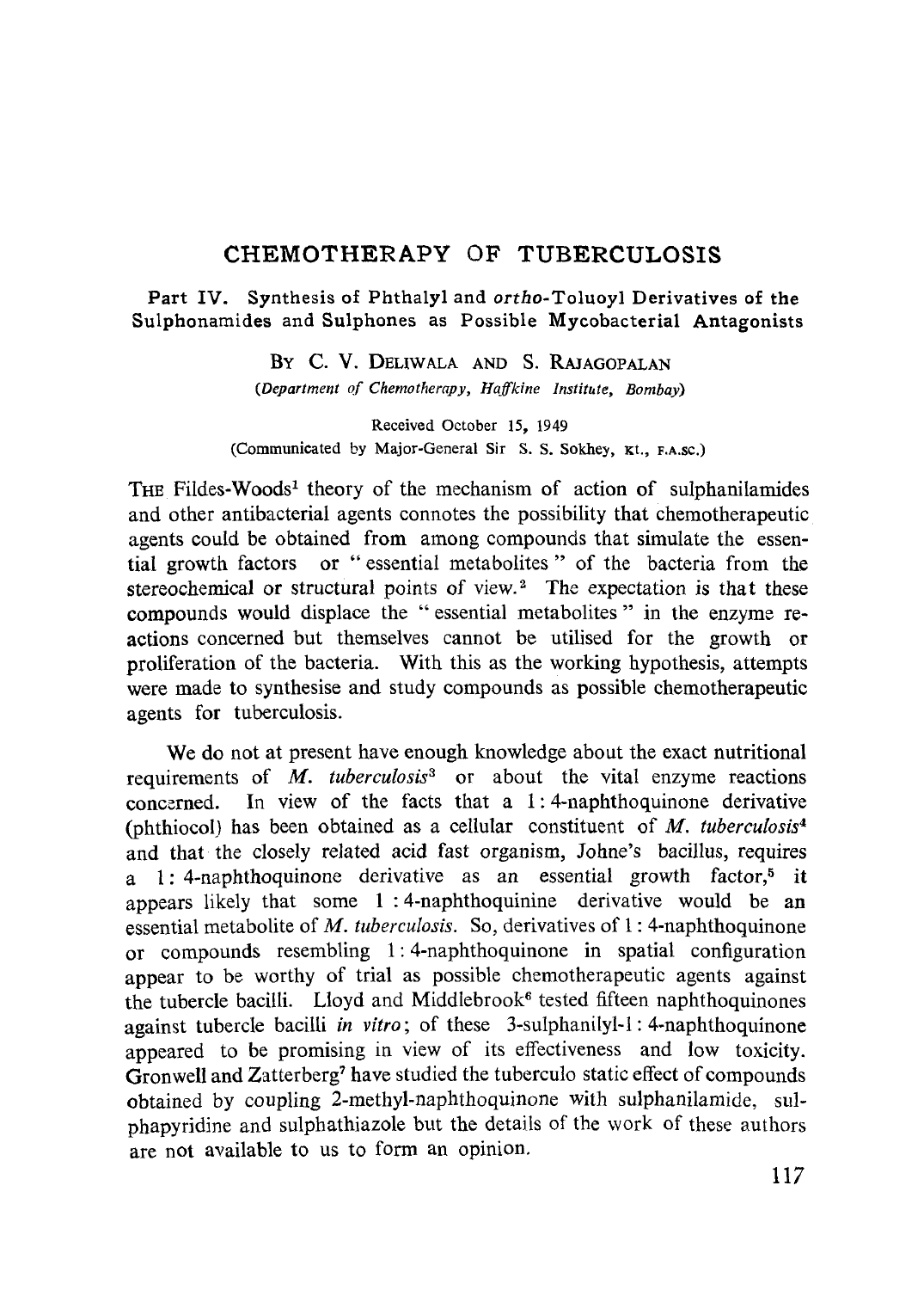In view of the bacteriostatic effect of sulphanilamides and sulphones and the naphthoquinones against the tubercle bacilli *in vitro,* attempts were made, in the first instance, to prepare and study simple derivatives of sulphanilamides and diamino-diphenylsulphones which would show a formal resemblance to the naphthoquinones also.

Accordingly, derivatives of phthalic and ortho-toluic acids of the types (I), (II) and (III) were synthesised. The two acids were chosen partly because of the disputed claim that the biological property (antihemorrhagic) of the vitamin K is possibly due to the end product of metabolism which is phthalic acid<sup>8</sup> and if this were so, *ortho*-toluic acid itself can serve as an inhibitor. is phthaic a<br>inhibitor.



We were encouraged in this to find that the compound  $N<sup>1</sup>-o$ -toluoylsulphanilamide has been described in a patent with the claim that it shows high antibacterial activity and low toxicity.<sup>9</sup> Another compound, 4-amino-4'toluamidodiphenyl-sulphone has also been mentioned in a patent.<sup>10</sup> The twenty-six compounds synthesised in the course of this study are given in the table.

Of the phthalyl derivatives here reported, those of sulphadiazine and sulphamerazine appear to have been synthesised<sup>11</sup> before by workers at the Sharp and Dohme, Inc. and they have been examined for their potentialities as intestinal antiseptics. 11,12 Similarly, 4-amino-4'-phthalamidodiphenyl sulphone (No. 84), which results by the interaction of one or two molecular proportions of phthalic anhydride with 4: 4'-diamino-diphenylsulphone in alcohol medium, has been reported by Gray and Platt.<sup>13</sup> These authors found that by the action of phthalic anhydride on 4: 4'-diaminodiphenylsulphone in pyridine medium, they obtained only the mono- and *bis*imides (IV and V) which by hydrolysis with aqueous alkali gave rise to the same monophthalamido derivative (VI). Mild hydrolysis of (V) however yielded them the corresponding bis-amide (VII).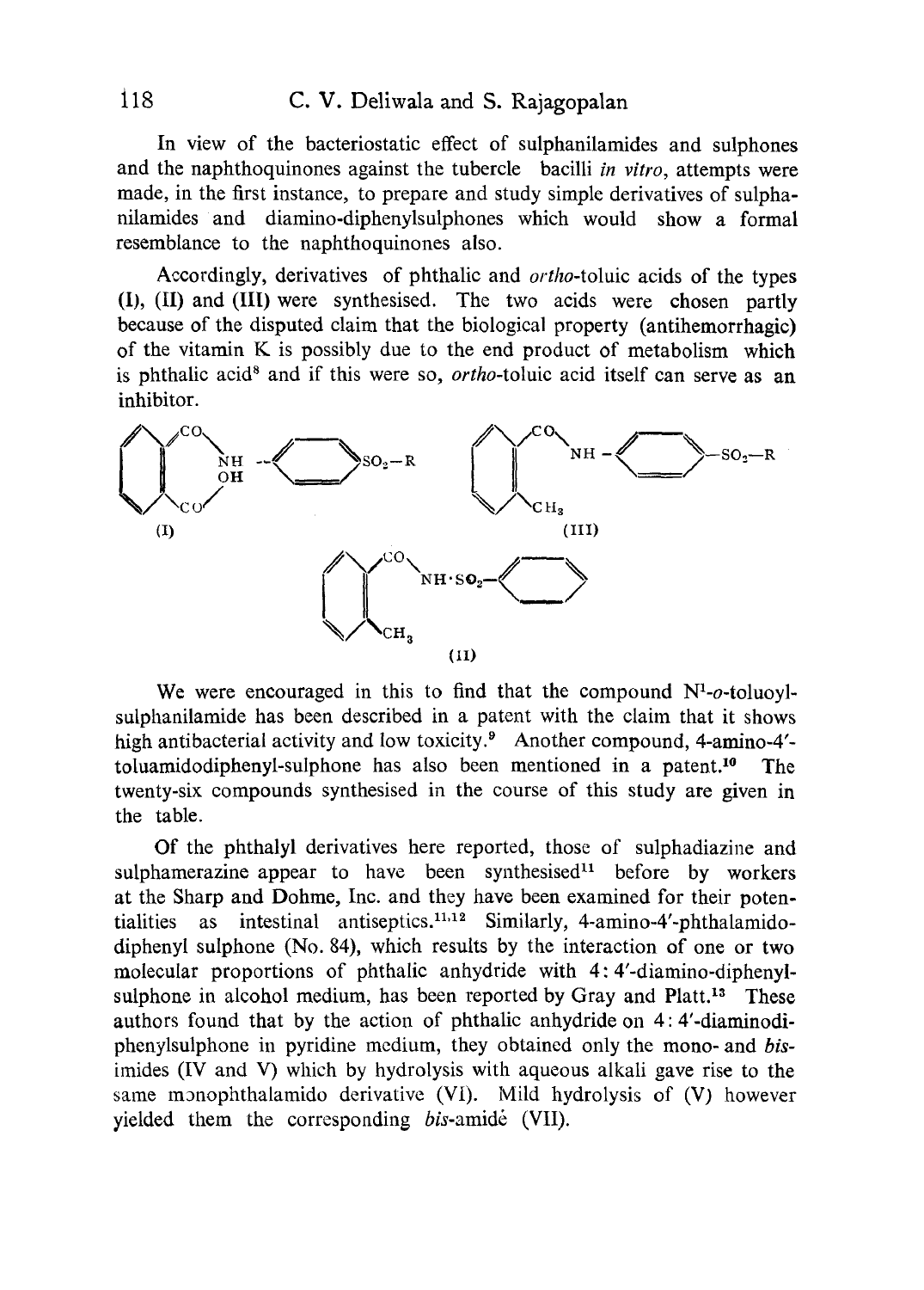| Serial<br>No. | Name of the Compound                                                     | Molecular                                                              | M.P./°C.                                                     |              | Nitrogen percentage |
|---------------|--------------------------------------------------------------------------|------------------------------------------------------------------------|--------------------------------------------------------------|--------------|---------------------|
|               |                                                                          | Formula                                                                |                                                              | Found        | Required            |
| 79            | Phthalyl sulphadiazine                                                   | $C_{18}H_{14}O_5N_4S$                                                  | $280$ (dec.)                                                 | 14·1         | 14.4                |
| 80            | Phthalyl sulphamerazine                                                  | $C_{19}H_{16}O_5N_4S$                                                  | $273 - 76$                                                   | 13.6         | 13.6                |
| 81            | Phthalyl sulphamethazine                                                 | $C_{20}H_{18}O_5N_4S$                                                  | $156 - 60$<br>(resolidifying<br>and melting at<br>$212 - 13$ | 13.2         | $13 \cdot 1$        |
| 82            | 4-Nitro-4'-phthalamidodiphenyl<br>sulphone                               | $C_{20}H_{14}O_7N_2S$                                                  | $173 - 75$                                                   | $13 \cdot 2$ | 13·1                |
| 83            | 4-Acetamido-4-phthalamidodi-<br>phenyl sulphone                          | $C_{22}H_{18}O_6N_2S$                                                  | 228-29<br>$(\text{dec.})$                                    | 6.7          | 6.4                 |
| 84            | 4. Amino-4'-phthalamidodiphenyl<br>sulphone                              | $C_{20}H_{16}O_5N_2S$                                                  | $251 - 54$                                                   | $6-7$        | 7-1                 |
| 85            | N <sup>4</sup> -o-Toluoyl sulphanilamide                                 | $C_{14}H_{14}O_8N_2S$                                                  | 240–41                                                       | 9 - 7        | 9.7                 |
| 86            | N <sup>4</sup> -o-Toluoyl sulphathiazole                                 | $C_{17}H_{15}O_3N_3S_2$                                                | 245–46                                                       | $11-2$       | 11 - 3              |
| 87            | N <sup>4</sup> -0-Toluoyl sulphathiazoline                               | $C_{17}H_{17}O_3N_3S_2$                                                | $220 - 21$                                                   | 11.2         | 11 - 1              |
| 88            | N <sup>4</sup> -0-Totuoyl sulphapyridine                                 | $C_{18}H_{18}O_3N_3S$                                                  | 210–11                                                       | $11 \cdot 2$ | $11-4$              |
| 89            | N <sup>4</sup> -o-Toluoyl sulphadiazine                                  | $C_{18}H_{16}O_3N_4S$                                                  | $257 - 58$                                                   | $15-3$       | $15-2$              |
| 90            | N <sup>4</sup> o-Toluoyl-5-bromo-<br>sulphadiazine                       | $C_{18}H_{15}O_3N_4SBr$                                                | $248 - 49$<br>(dec.)                                         | 12.6         | 12.5                |
| 91            | N <sup>4</sup> -o-Toluoyl sulphamerazine                                 | $C_{19}H_{17}O_3N_4S$                                                  | $242 - 43$                                                   | 14.5         | 14.7                |
| 92            | N <sup>4</sup> -o-Tolucyl-5-bromo-                                       | $C_{19}H_{17}O_3N_4SBr$                                                | $252 - 54$                                                   | 12.2         | $12 \cdot 1$        |
| 93            | sulphamerazine<br>4. Nitro 4'-o-toluamidodiphenyl<br>sulphone            | $C_{20}H_{16}O_5N_2S$                                                  | (dec.)<br>189-90                                             | 7.2          | 7.1                 |
| 94            | 4-Amino-4'-o-toluamidodiphenyl<br>sulphone                               | $\mathrm{C}_{20}\mathrm{H}_{18}\mathrm{O}_{3}\mathrm{N}_{2}\mathrm{S}$ | 230-40                                                       | 7.4          | 7.7                 |
| 95            | 4:4'-Di-o-toluamidodiphenyl<br>sulphone                                  | $C_{28}H_{24}O_4N_2S$                                                  | 244–45                                                       | 5-6          | 5.8                 |
| 96            | $N^4$ -Formyl-N <sup>1</sup> - $\sigma$ -toluoyl<br>sulphanilamide       | $C_{15}H_{14}O_4N_2S$                                                  | $195 - 200$<br>(Softg. at 187)                               | 8.3          | 8.8                 |
| 97            | $N^4$ -Acetyl-N <sup>1</sup> - $\sigma$ -toluoyl<br>sulphanilamide       | $C_{16}H_{16}O_4N_2S$                                                  | $225 - 27$                                                   | 8.5          | 8.4                 |
| 98            | $N^4$ -n-Butyryl-N <sup>1</sup> -o-toluovl<br>sulphanilamide             | $C_{18}H_{20}O_4N_2S$                                                  | $226 - 29$                                                   | 7-8          | 7.8                 |
| 99            | $N^4$ -n-Caproyl- $N^1$ -o-toluoyl<br>sulphanilamide                     | $C_{20}H_{24}O_4N_2S$                                                  | $175 - 76$                                                   | 7.5          | 7.3                 |
| 100           | $N^4$ -n-Heptoyl- $N^1$ -o-toluoyl<br>sulphanilamide                     | $C_{21}H_{26}O_4N_2S$                                                  | 176-80<br>(Softe, at 170)                                    | 6.9          | 7-0                 |
| 101           | N <sup>4</sup> -cyclo-Hexoyl-N <sup>1</sup> -o-toluoyl<br>sulphanilamide | $C_{21}H_{22}O_4N_2S$                                                  | $216 - 20$                                                   | 6.9          | 7.0                 |
| 102           | $N^4$ -Cinnamoyl- $N^1$ -o-toluoyl<br>sulphanilamide                     | $C_{23}H_{20}O_4N_2S$                                                  | $239 - 41$                                                   | 6.8          | 6.7                 |
| 103           | $N^4$ , $N^1$ -Di- $\sigma$ -toluoyl<br>sulphanilamide                   | $C_{22}H_{20}O_4N_2S$                                                  | $229 - 31$                                                   | 6.9          | $6 - 9$             |

*Phthalic and O-Toluic Acid Derivatives of Sulphonamides and Sulphones*





 $\mathbf{\hat{M}H_2}$ 

NH.CO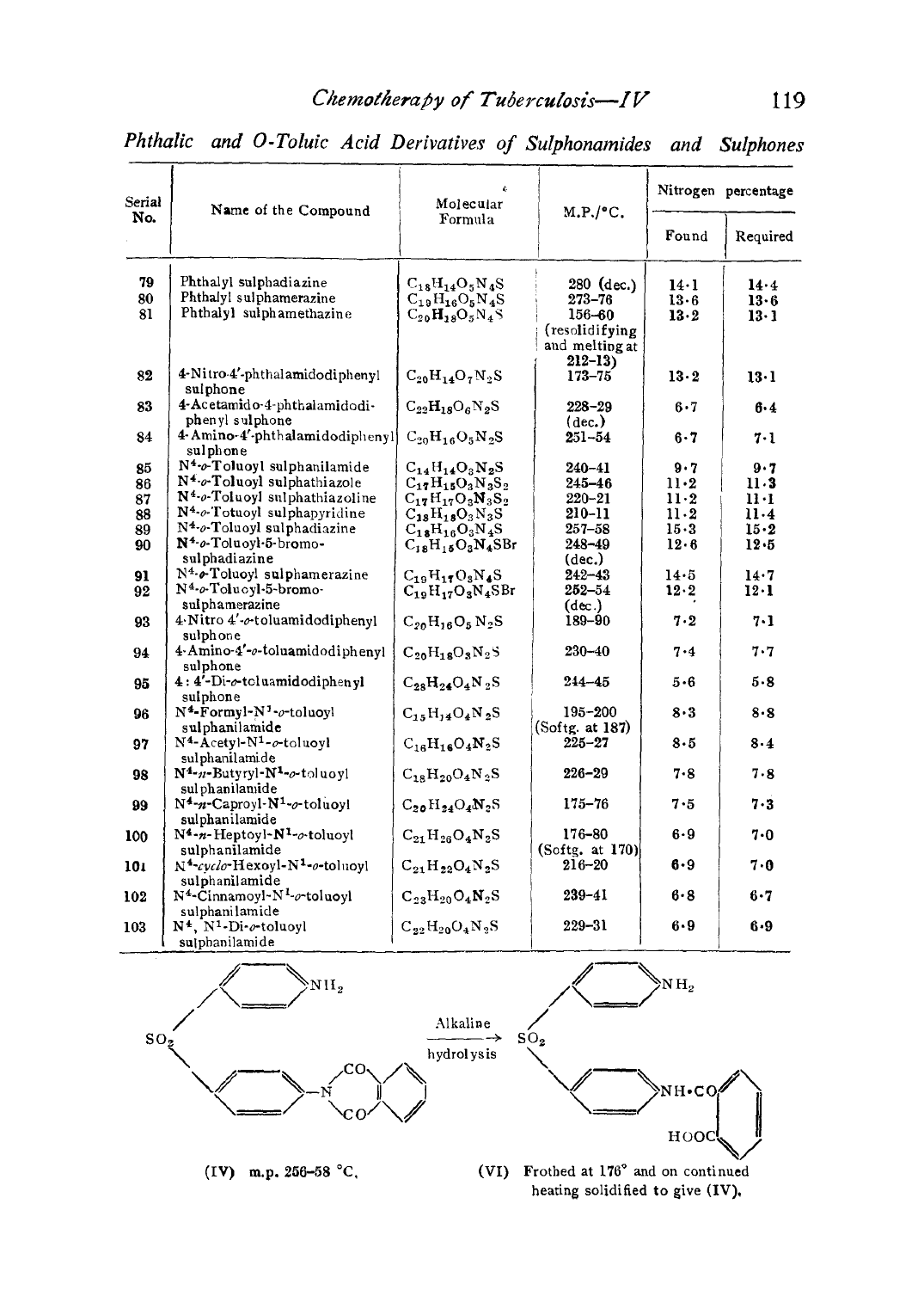

The melting points together with other particulars reported by these authors have been given in the above flowsheet. We were able to obtain in our experiments only the monophthalamido diphenylsulphone, melting at 251-54° with decomposition and dissolving in cold dilute sodium bicarbonate with effervescence.

The other phthalamido derivatives reported herein were similarly prepared by the action of phthalic anhydride on the appropriate amino compound usually in alcohol medium. These were also soluble in cold dilute sodium bicarbonate with liberation of carbon dioxide.

Among the N<sup>4</sup>-acylated sulphanilamides chosen for condensation with o-toluyl chloride, figure  $N^4$ -cyclo-hexoyl sulphanilamide and  $N^4$ -cinnamoyl sulphanilamide in view of bacteriostatic effect claimed against mycobacteria for *cyclo-hexyl* grouping<sup>14</sup> and the cinnamyl radical.<sup>15</sup>

From knowledge available on the phthalyl derivatives of the sulphanilamides<sup>11,16</sup> the compounds now prepared and tested would not appear to be adequately absorbed after oral administration. Some of them might perhaps constitute excellent intestinal antiseptics, but the low concentrations in which they would be met with in the blood stream following their oral administration would militate against their possible usefulness as anti-mycobacterial agents. They would necessarily have to be given parenterally in order to ascertain their antimycobacterial potentialities.

## **EXPERIMENTAL**

*Phthalyl derivatives* (Nos. 79-84)—were prepared by refluxing an alcoholic solution of calculated amounts of phthalic anhydride and the appropriate amino compound. The crude phthalamido derivatives obtained by dilution of the reaction mixtures with excess of water were purified by repeated solution in dilute sodium hydroxide (charcoal) and reprecipitation with excess of dilute hydrochloric acid. The yields of the purified materials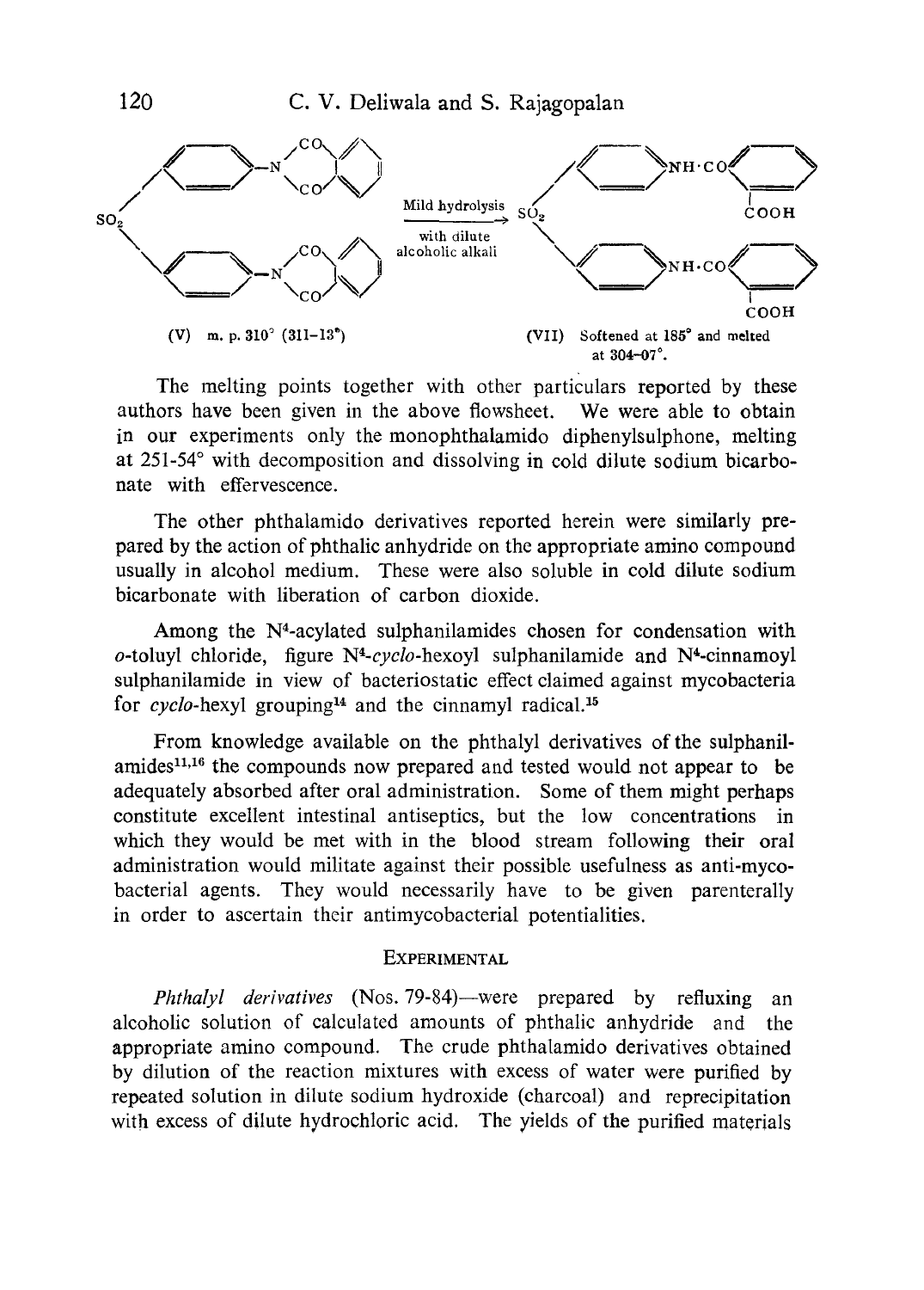were above 90 per cent, of the theoretical. The compounds thus purified were then crystallised.

*N4-o-toluoyl derivatives of the sulphonamides* (Nos. 85-89, 91) and *the sulphones (Nos.* 93, 95)—resulted by the interaction of the requisite sulphonamide or sulphone with slightly more than the calculated quantity of freshly distilled o-toluoyl chloride in presence of pyridine.

*The N4-acyl-Nl-o-toluoyl sulphanilamides (Nos.* 96-103)—were obtained by the action of a slight excess of  $o$ -toluoyl chloride on the suitable  $N<sup>4</sup>$ -acylsulphanilamide in pyridine.

*N4-N1-Di-o-toluoyl sulphanilamide* (No. 104)—was prepared by the action of slightly more than two molecular equivalents of o-toluoyl chloride on sulphanilamide in pyridine medium.

All the o-toluoyl derivatives readily separated out on dilution of the reaction mixtures with water. Occasionally, partial neutralisation of pyridine contained in the diluted reaction mixtures with dilute hydrochloric acid effected the separation of the bulk of the condensation products. Unlike the N4-toluoyl derivatives of the sulphonamides and the toluamidodiphenylsulphones, the  $N<sup>4</sup>$ ,  $N<sup>1</sup>$ -disubstituted sulphonamides (Nos. 96-104) were contaminated with traces of the starting materials. The  $N<sup>4</sup>$ ,  $N<sup>1</sup>$ -disubstituted sulphanilamides were found to be more acidic than the  $N<sup>4</sup>$ -acylsulphanilamides. This characteristic difference was utilised to purify the  $N<sup>4</sup>$ -acyl- $N<sup>1</sup>$ -toluoyl sulphanilamides. By merely neutralising a dilute alkaline solution of the reaction products with dilute hydrochloric acid (litmus), only the N4-acyl sulphanilamides were precipitated out; by acidification of the filtrate with excess of dilute hydrochloric acid (Congo red) the desired N4-acyl-N'-o-toluoyl sulphanilamides were obtained in a high state of purity.

The yields of the recrystallised  $o$ -toluoyl derivatives ranged from 70-90 per cent. of theory, and were implicitly dependent on the degree of dryness of the starting materials.

*4-Amino-4'-o-toluamidodiphenylsulphone* (No. 94)—resulted by the action of o-toluoyl chloride on excess of 4: 4'-diaminodiphenyl sulphone suspended in water. The fraction which was soluble in dilute hydrochloric acid and dilute ammonium hydroxide was subjected to repeated fractional crystallisation from dioxane and alcohol. The more soluble fractions constituted the required amino toluamidodiphenylsuiphone which was obtained in yields of 25-40 per cent.

*5-Bromoderivatives of N4- toluoylsulphadiazine* (No. 90) and *N4-toluoyl* sulphamerazine (No. 92)—were obtained by bromination of N<sup>4</sup>-toluoyl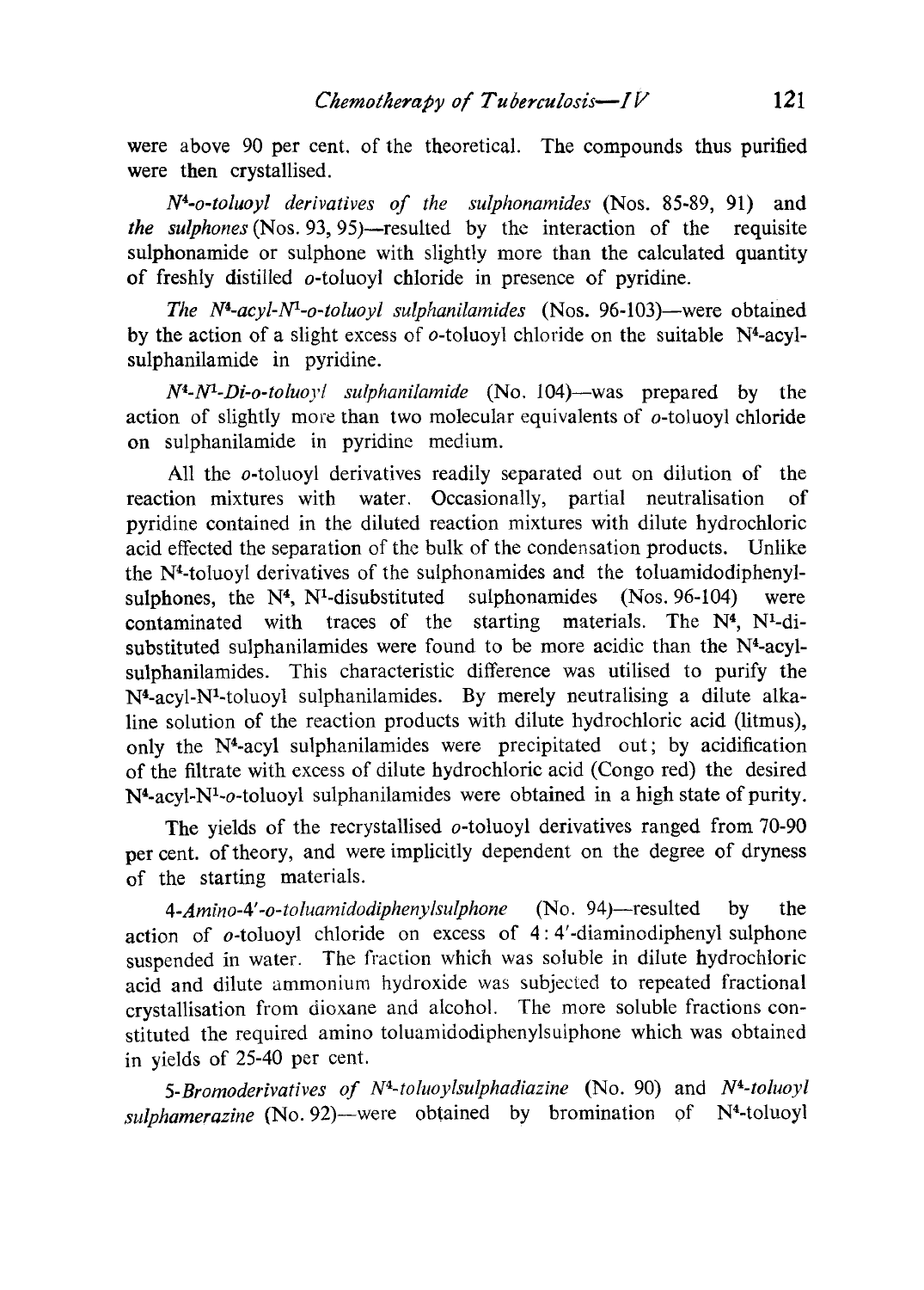sulphadiazine (No. 89) and  $N<sup>4</sup>$ -toluoyl sulphamerazine (No. 91) respectively by adoption of the method of Price,  $et al.<sup>17</sup>$  for the preparation of 2- $(N<sup>4</sup>-acetyl$ sulphanilamido)-5-bromo-4-methyl-6-methoxymethyl pyrimidine. However in contrast to the experience of Price and his associates, $17$  the bromo compounds were invariably contaminated with varying quantities of the starting materials (Nos. 89 and 91). The brominated derivatives were only very feebly acidic compared to the parent compounds and could easily be obtained by washing the reaction mixtures with dilute ammonia which dissolved the distinctly acidic unreacted substances (Nos. 89 and 91). The yields of the recrystallised bromoderivatives of toluoyl sulphadiazine and toluoyl sulphamerazine varied from 40-55 per cent.

We express our grateful thanks to Major-General Sir Sahib Singh Sokhey, Director, Haffkine Institute, Bombay, and Dr. K. Ganapathi, for their kind interest in these investigations. We are also thankful to Mr. M. H. Shah, B.Sc., for carrying out all the analysis.

## **SUMMARY**

In order to fit the sulphonamides and sulphones out better for use in the chemotherapy of tuberculosis and leprosy, synthesis has been effected. of a series of o-phthalic and o-toluic acid derivatives of well-known sulphonamides and disubstituted diphenyl sulphones as possible mycobacterial antagonists.

Phthalic and o-toluic acid derivatives were chosen for synthesis in view of the recent theory advanced by Shemiakin that the antihæmorrhagic activity of substances of a vitamin K nature, intimately connected with the metabolism of mycobacteria, is due to phthalic acid which arises from the antihaemorrhagic substances. The study of the compounds designed as possible mycobacterial antagonists is expected to shed additional light on the mode of action of antihæmorrhagic compounds and the relation between antihxmorrhagic action and antimycobacterial efficacy.

The twenty-six compounds synthesised include o-phthalic acid derivatives of sulphanilamidopyrimidine, sulphanilamido-4-methyl, and sulphanilamido-4:6-dimethyl pyrimidines and of 4-nitro-, 4-acetamido-diphenylsulphones and  $4:4'-diaminodiphenyl$  sulphone. They also include  $N<sup>4</sup>-o$ toluoyl derivatives of sulphanilamide, sulphathizoale, sulphathiazoline, sulphapyridine, sulphadiazine, sulphamerazine, 5-bromo-sulphadiazine, and 5-bromosulphamerazine. Other toluic acid derivatives prepared are N4, N'-di-o-toluoyl sulphanilamide, 4: 4'-o-ditoluoylamido-diphenyl sulphone and 4-nitro- and 4-amino-4'-o-toluoylamido-diphenyl sulphones. In addition,